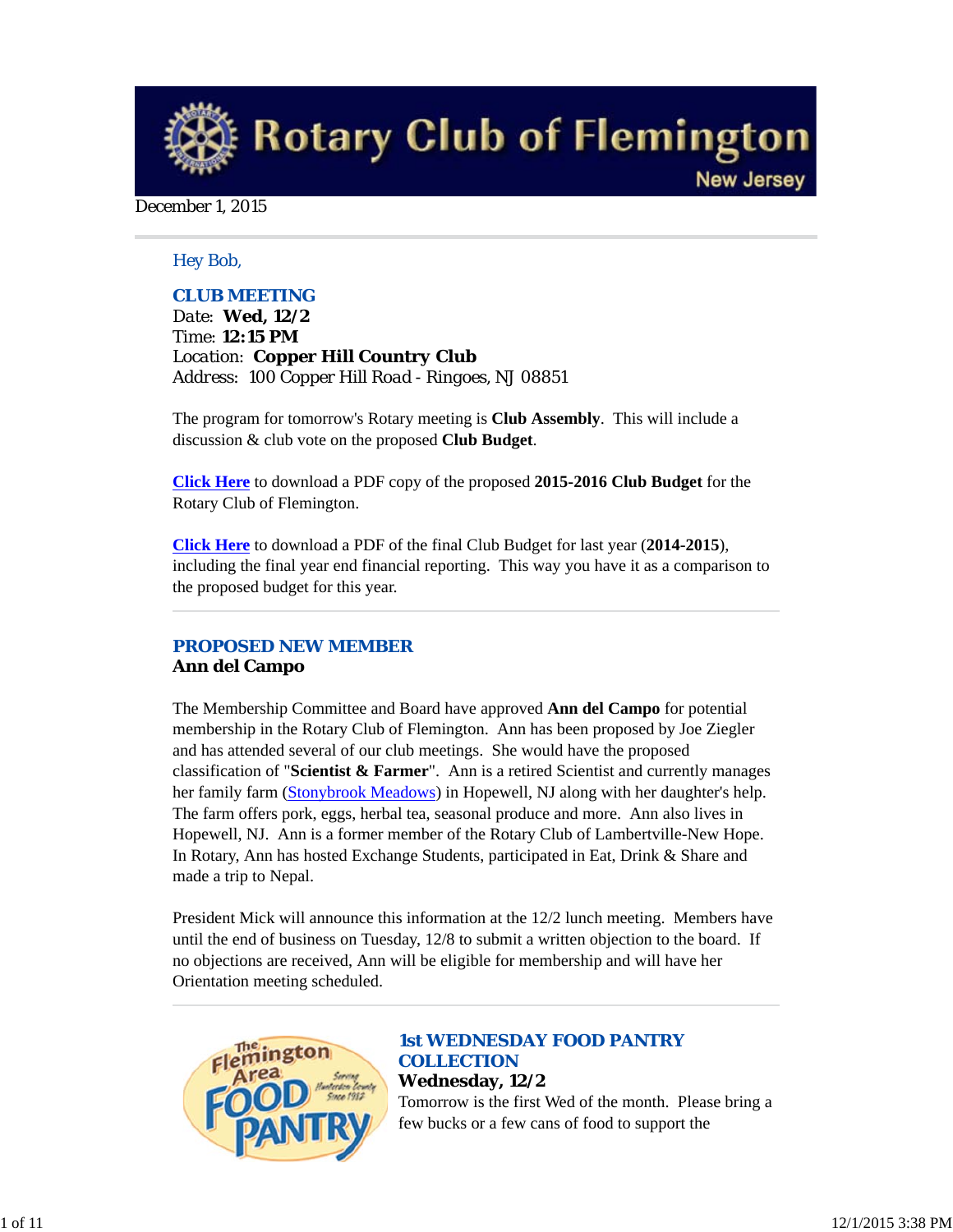

Flemington Area Food Pantry.

## *1st FRIDAY TRUCK UNLOADING* **Friday, 12/4**

This coming Friday is the first Friday of the month. If you can spare some time, the unloading of the Flemington Area Food Pantry truck delivery will occur at their location across the parking lot from the entrance to the Flemington Wal-Mart at 8:45am. If you can help, please let Harry Mazujian know at tomorrow's meeting, or by email at harry.mazujian@gmail.com



## *CHRISTMAS TREE LIGHTING Ceremony* **Friday, December 4 at 7pm**

Dick Stothoff has announced that this year's Christmas Tree lighting will take place on Friday, 12/4 at the monument on Main Street Flemington near the Presbyterian Church. Rotarians that will be helping Santa Claus to handout candy canes and oranges to the

attending children are asked to meet at 6:45pm behind the Deat's Building in Flemington OR at the Christmas Tree on Main Street at **7pm**.

Santa Claus will be arriving at the Christmas Tree between 7 to 7:15pm, which is preceded by the formal Tree Lighting Ceremony and Christmas Carols that is organized by Flemington Cub Scout Pack 61.

Once the Tree Lighting Ceremony is over, **everyone is invited to the annual After-Party at Dick & Priscilla Stothoff's home**! If you have never attended, please come and bring the family and kids!!!

Please note that the Main Street Flemington Annual "**Hunterdon Holiday Parade**" will be held on Sunday, 12/6 at 5pm.

## A Little History of the Main Street Flemington Tree Lighting Ceremony:

The Christmas Tree Lighting ceremony is Flemington Rotary's oldest service project, which began in **December 1923**. This was just after the club first formed on October 3, 1923.

Back in the 1920's, it was very difficult for children to get some candy and fresh fruit to eat. These days, we can readily purchase these items at our local Supermarket, etc. So it was a VERY BIG deal for the children in attendance to get their huge Candy Cane and Fresh Orange. Flemington Rotary has been annually helping with this project ever since!



*OPERATION SHOEBOX*

Support Our Troops - Help Us Help Them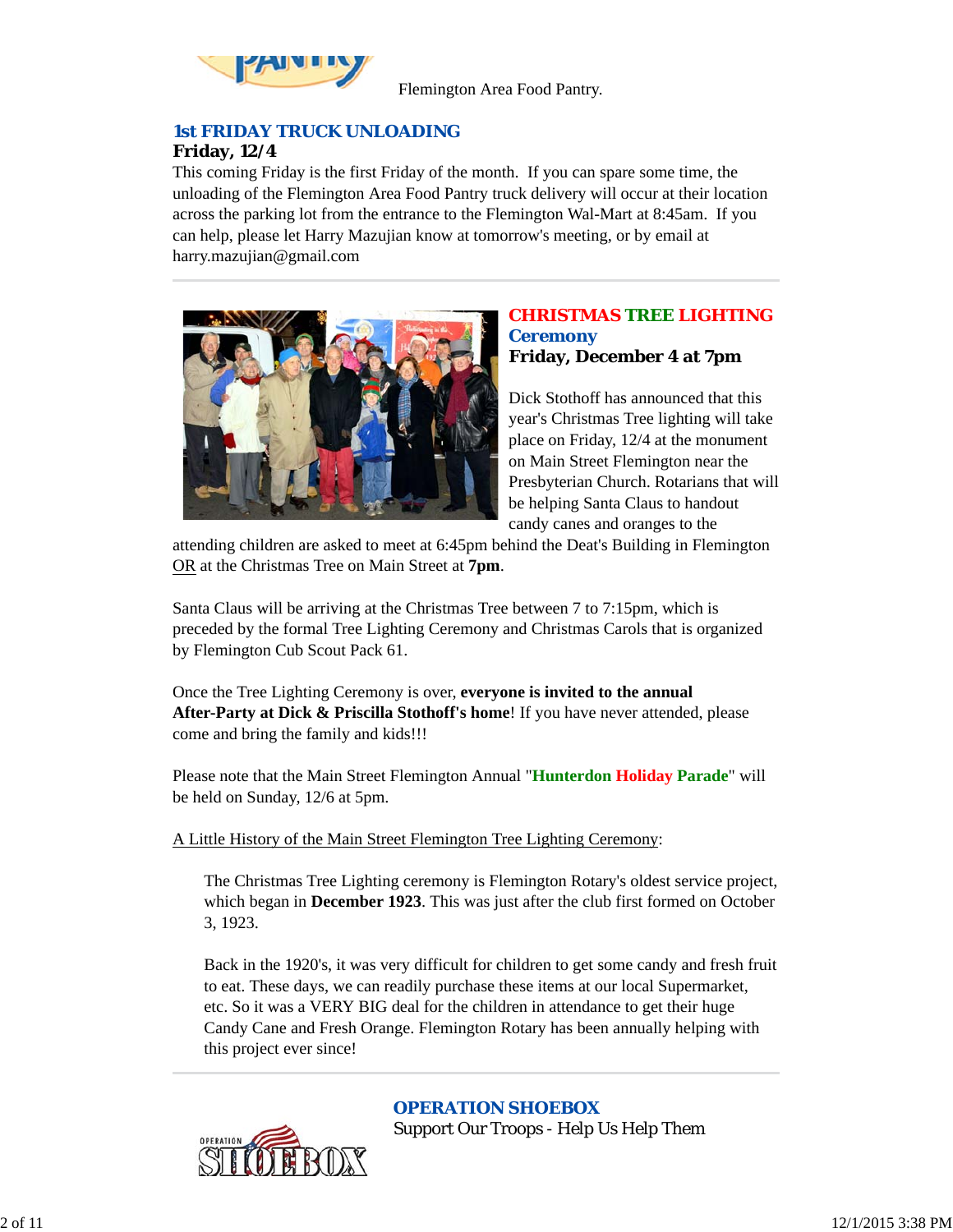

Date : **Saturday, December 5** Time: **10am to 2pm** 19 East Mountain Road - Hillsborough, NJ

If you have some free time on Saturday, volunteers are needed to help pack for our troops. **Click Here** to view the flyer.



# *Flemington Rotary's Annual* **HOLIDAY COCKTAIL PARTY**

**Thursday, December 10** Time: 5:30 PM to 7:00 PM **Caffe Cicchetti** 19 Stangl Road - Flemington, NJ

The Rotary Club of Flemington would like to warmly invite you and your spouse / guest to our **Holiday Cocktail Party**! The party will be held at the new **Caffe Cicchetti** located on Stangl Road in Flemington, located next to Uncorked.

The evening will include appetizers and adult drinks. Note that this is a Cocktail Party and not a sit down meal this year.

Rotarians attending are asked to bring a wrapped **Secret Santa gift** valued around \$12.

### Cost to Attend:

- Weekly paying members will pay \$15 for their meal. No cost for their spouses.
- Quarterly paying members and their spouses attend free of charge.
- No cost for spouses of deceased Rotarians.
- Friends of Rotary & additional guests will pay \$30 per person.

Kindly **RSVP** no later than **Friday, 12/4**. You should have an invitation from Evite. Please reply within the Evite invitation.

For more info or questions, please contact Karen Widico at kwidico@hunterdonprevention.com.



## *Please Bring an Unwrapped Gift to the Holiday Party for a Local Family in Need!!!* **Flemington Rotary's SAC Holiday Gifts**

At the Rotary Holiday Party on Thurs, 12/10 (or at a

prior club meeting), Rotarians are asked to **voluntarily** bring an unwrapped gift (but a gift bag is appreciated!) to **supplement the Service Action Committee's (SAC) Holiday shopping**. Rotarians have always provided great support for this.

The types of items typically requested are: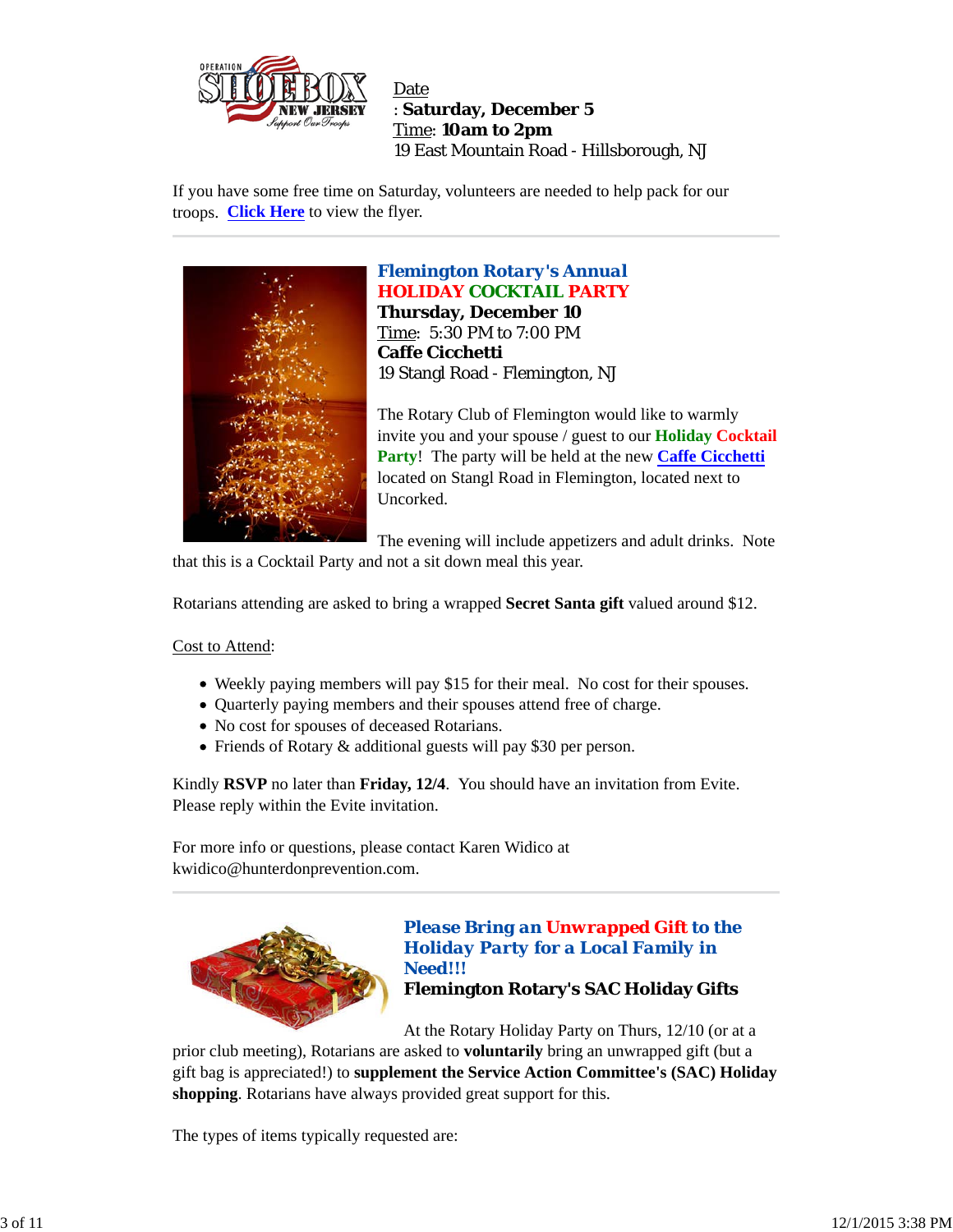\*Infant / Toddler learning toys. \*Family Fun Games (Monopoly, Scrabble, Catch Phrase, etc.). \*Gloves, scarves, socks as stocking stuffers. \*Craft kits. \*Lego kits.

\*Gift Cards: WalMart, i-Tunes, Kohl's, Burlington Coat Factory, Five Below.



*CHRISTMAS CAROLING at the Hunterdon Care Center* Arranged by the **eClub of Hunterdon Horizon Tuesday, December 8** 4pm to 6pm

Join the eClub of Hunterdon Horizon for Christmas

Caroling at the Hunterdon Care Center. Afterwards, everyone is welcome to join together for fellowship and dinner at Savory Thai Cooking.

Please **RSVP** to Sue Sabol **by Tuesday, December 1st** to ssabol@opulentevents.net

## *Clinton Sunrise Rotary Hosts 3rd Annual CHRISTMAS TREE FESTIVAL* **Saturday, December 5**

The Clinton Sunrise Rotary will host its third annual Christmas Tree Festival on Saturday, December 5th at the Clinton Holiday Inn. Enjoy this holiday's premiere benefit event with good food, drinks, dancing, making new friends and, of course, TREES! Rotary is seeking help for this event in a variety of ways. As a Tree Sponsor, we invite businesses, community groups or individuals to sponsor and decorate a 6' Christmas Tree in any theme or fashion you desire - imagination is encouraged! For a \$100 sponsorship fee, Rotary will provide the tree and the stand. Throughout the evening's event, attendees will have the opportunity to drop raffle tickets tricky-tray style in the bucket of the Tree they want to win the most. Prizes will be awarded for Most Creative, Most Popular and Most Outrageous. If you want to sponsor a tree but choose not to decorate it, Rotary can decorate the tree for you for an additional fee. Other sponsorship opportunities are also available.

During the afternoon of 12/5, from **1-4pm**, Santa will be visiting the Clinton Holiday Inn to see all of the beautifully decorated trees. Bring your children by while he's there and they can have a picture taken with him, enjoy hot chocolate and cookies and see all of the trees also. Your family may find the tree of your dreams - already decorated for you. Raffle tickets will also be sold during the afternoon. Please bring a canned good donation to help build our can tree for The Food Pantry.

The day culminates with the cocktail party and dinner in the evening from 6-10pm. Enjoy great food, great music and a great time. Attendees will have an opportunity to view the trees, vote on their favorites and participate in a silent auction. The trees will also be raffled off during this time. Tickets are \$50 each or \$90 per couple. So, here's your opportunity to support your local community, meet Santa and celebrate the season at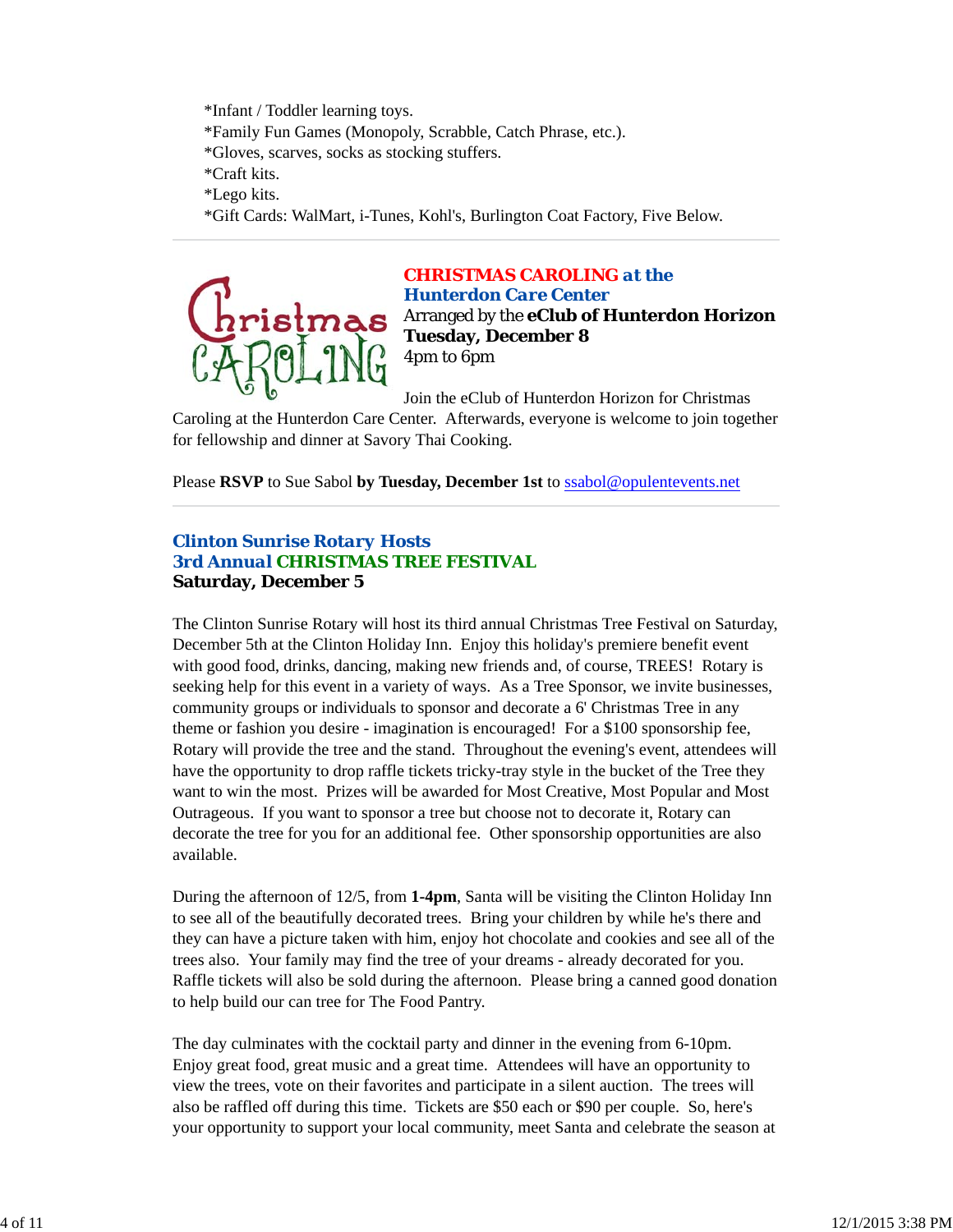a fun event - all in one day! Proceeds benefit The Food Pantry, local Rotary projects and the YMCA Angel Patrol program.

For more information, to sponsor a tree or buy event tickets, visit www.clintonsunriserotary.org. For questions contact Tom Kowal at 908-963-5945.

## *Announcing the New HUNTERDON COUNTY RECOVERY CENTER* **87 Park Avenue, Flemington, NJ 08822**

As a follow-up to Karen Widico's presentation at the Flemington Rotary meeting on Wed, 11/18/2015, **Click Here** to download a PDF of the flyer for the new **Hunterdon County Recovery Center**.

A safe place to enjoy each others company, relax, have a cup of coffee, enjoy a movie night, take part in a discussion or participate in one of our services.

- Recovery Plan Support Meetings
- Employment Services
- Stress Management
- Mindfulness & Fitness
- NA/AA Meetings
- Family Recovery Groups
- Drug Response Teams
- Peer to Peer Support Groups
- Recovery Workshops

We want your input! Is there something you would like to include in this list of services? Let us know! The Hunterdon County Recovery Center wants to be entirely individual focused and based on your needs.

Wednesdays: **4 p.m. to 10 p.m.** Saturdays: **1 p.m. to 11 p.m.**

Interested in donating? Visit **www.gofundme.com/HCrecoverycenter** OR make a check payable to "**HPR/Recovery Center**".

For updates visit our Facebook at www.facebook.com/HCRecoveryCenter Any questions? Contact us by email at hcrecoverycenter@gmail.com



## *The Flemington Rotary MEMBER DIRECTORY Is Updated on the Website*

We have come up with a new approach to keeping the **Flemington Rotary Club Directory** up to date. We will continue to print hard copies of the member directory as most club members prefer having a hard copy in their

hands. However, as soon as the hard copies are printed, we are soon faced with changes or updates that need to be made. This could be a new club member is added or a member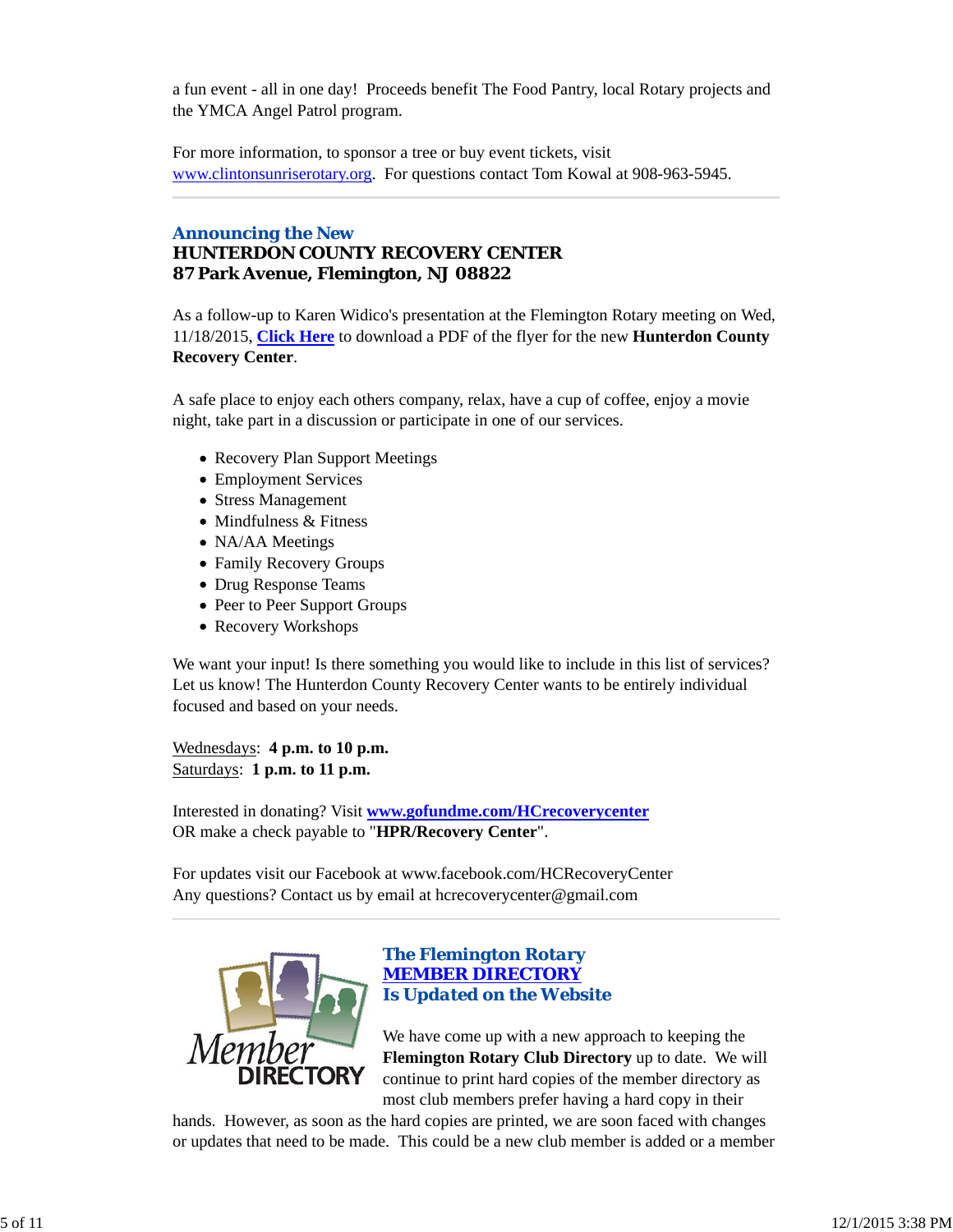changes their address, email or phone numbers, etc.

Therefore, we will now start keeping an updated Club Directory on the club website, located in the password protected "**Members Only**" page. To access this, simply goto **www.FlemingtonRotaryNJ.org** and click on "Members Only" in the upper left. The page is password protected. If you do not have the password, simply email us and request it.

Sandy Clark has just completed a full update of the Directory as found online. We request that all members view the online directory and respond to Sandy with any changes that need to be made. **Click Here** to generate an email to Sandy.

Once we have any feedback incorporated, printed hard copies will be able to be made.

After that, we will start keeping an **up-to-date** PDF copy of the Member Directory on the website. So if you are looking for the latest directory, check the website for the latest PDF copy of it.

A very special thanks to Sandy Clark for helping to come up with this "live" document approach to the online directory!



## *SPEAKERS & PROGRAMS BEING SOUGHT*

President Mick is looking for some ideas for upcoming meeting programs and speakers. If you have any leads, please pass them onto Mick Schaible, who will follow-up to schedule the speaker.

**Click here** to generate an email directly to Mick.



## *HUNTERDON COUNTY CHAMBER OF COMMERCE*

As you know, the Rotary Club of Flemington is a member of the H.C. Chamber of Commerce. This enables all Rotarians the ability to attend a Chamber function as a "member". If someone asks you what your business is, you would explain that you are a member representing the Rotary Club of Flemington. **Click Here** to visit the Chamber website for a listing of upcoming events.



## *Jersey Talk Radio - Internet Radio "THE ROTARY HOUR"* **Tuesdays** from **5pm to 6pm**

PDG Megan Jones-Holt is the host of "The Rotary Hour" on the "Jersey Talk Radio" internet radio station. She is always looking for guests to have on the show. If you are intersted, please get in touch with Megan at (908)894-4590 or **mjonesholt@gmail.com**.

**Click Here** to listen to the Internet Radio station from your PC, smart phone, mobile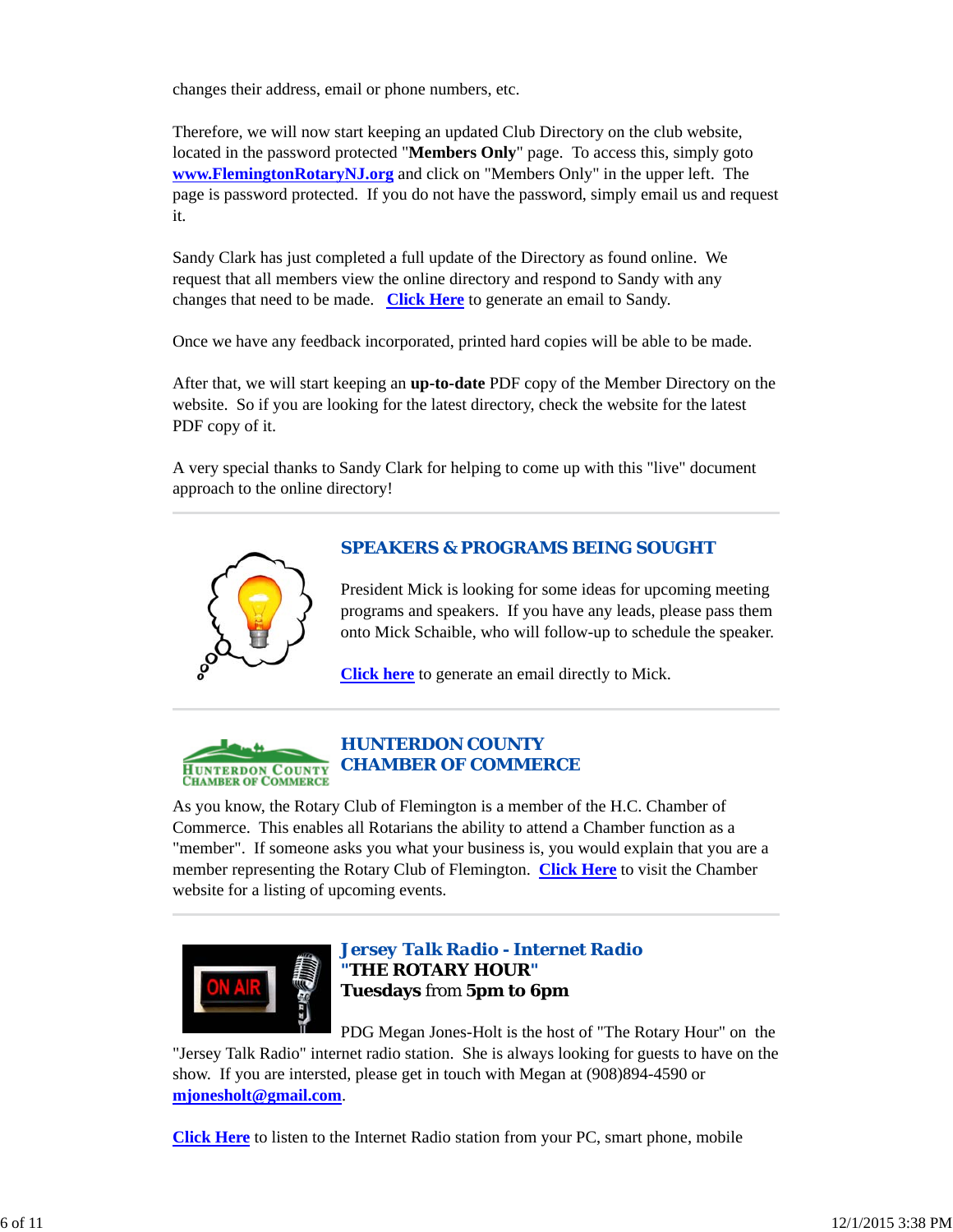

If you would like to learn more about events and activities going on around Flemington, please **CLICK HERE** to visit the Flemington Business Improvement District (BID) website.

### *ROTARY DISTRICT 7510 NEWS*

**Click Here** to read the current news from our Rotary District 7510.

#### *SPEAKERS & PROGRAMS BEING SOUGHT*

We are always seeking new or creative ideas for upcoming meeting programs and speakers. If you have any leads, please pass them onto Mick Schaible. **Click here** to generate an email directly to Mick.

### *UPCOMING DATES TO NOTE*

#### **Summary of Upcoming Club Meeting Programs**:

Wed, 12/02: **Club Assembly**, including a Club Budget Discussion. Wed, 12/09: Patti Ruby, Exec. Dir. of Hunterdon Land Trust Alliance: Land Preservation Wed, 12/16: **Madrigal Girls Chorus** from H.C.R.H.S. for festive singing Wed, 12/23: TBA Wed, 12/30: **No Club Meeting this Day**.

**Next RCOF Board Meeting**: Tues, 1/19/2016 at 6:00 PM. (Meetings held bi-monthly). **Next Membership Meeting**: Wed, 12/9/2015 at 1:30 PM (Usually the 2<sup>nd</sup> Wed).

**Upcoming RCOF Club Events, Fundraisers, Fellowship Events, Etc**.: Fri, 12/04: **Christmas Tree Lighting Ceremony** (Main Street, Flemington) Sun, 12/06: **Hunterdon Holiday Parade** at **5pm** (Main Street, Flemington) Thurs, 12/10: **Flemington Rotary Holiday Cocktail Party** Mon, 2/29: **Hunterdon County Rotary Soup Cook-Off**

#### **Rotary District 7510 Events & Functions:**

Wed, 2/24: President-Elect Training Seminar (PETS 1) - Bridgewater Marriott Hotel May 13-15: **District Conference** at the Inn at Pocono Manor

#### *COMMITTEE LIST:*

**Click Here** to download the listing of all current Club Committee's and its members.

### *"MEMBERS ONLY" WEBSITE:*

#### **Click Here for the Members Only section of the website to find:**

1) The "Membership Proposal Form" to propose a new member.

2) New Member Information.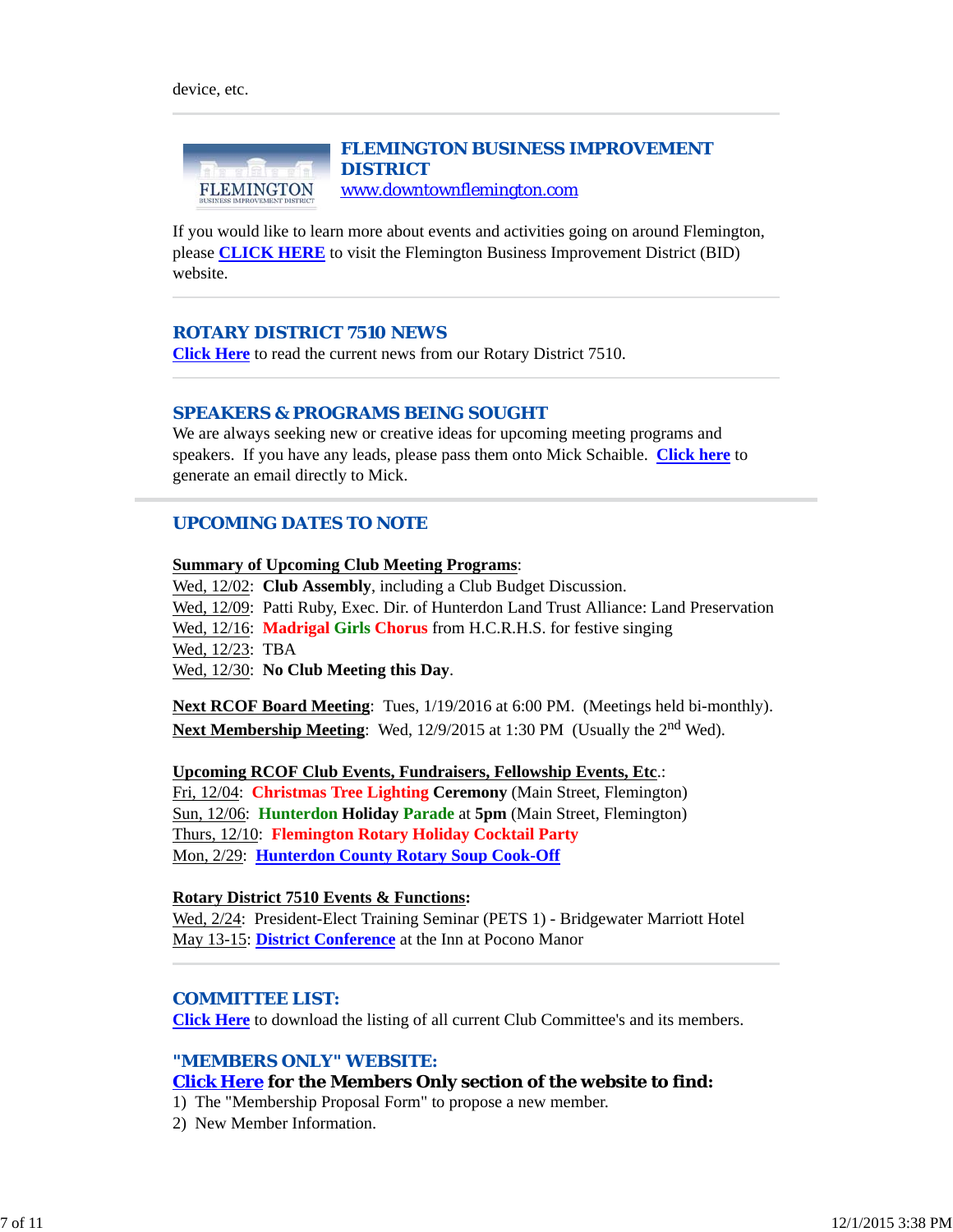- 3) An Online Copy of the Club Membership Directory.
- 4) A Link to All Photos Albums of the Club.

### *ROTARY WEBSITE LINKS:*

Rotary International: **www.Rotary.org** Rotary District 7510: **www.RotaryNJ.org**

### *NEARBY ROTARY CLUB MEETINGS:*

As A Rotarian, you are Welcome to attend a Rotary Club meeting anywhere in the world. Click here for the Rotary Club Locator App. Or see below for some local meetings:

Mondays

**Lambertville/New Hope** (6:30 pm) - Lambertville Station Restaurant; 11 Bridge Street, Lambertville NJ 08530

**Piscataway** (12:15 pm) - Radisson Hotel; 21 Kingsbridge Road, Piscataway, NJ 08854

#### Tuesdays

**Whitehouse** (12:15 pm) - Max's 22; 456 Route 22 West, Whitehouse Station, NJ 08889 **Princeton** (12:15 pm) - The Nassau Club; 6 Mercer Street, Princeton, NJ 08540 **Bridgewater-Bound Brook** (12:15 pm) - Arbor Glenn; 100 Monroe St, Bridgewater 08807

#### Wednesdays

**Branchburg Township** (7:30 am): Stoney Brook Grille; 1285 Route 28, North Branch, NJ 08876

**Flemington** (12:15pm): Copper Hill Country Club; 100 Copper Hill Road, Ringoes, NJ 08851

**Hillsborough Township** (6:15 pm): Pheasant's Landing; 311 Amwell Road (Rt. 514), Hillsborough, NJ 08844

#### Thursdays

**Clinton Sunrise** (7:30 am): Clinton Fire Department; New Street, Clinton, NJ 08809 **Somerville/Bridgewater** (12:15 pm): Bridgewater Manor; 1251 US Highway 202/206, Bridgewater, NJ 08807

**Trenton** (12:15 pm): Freddie's Tavern; 12 Railroad Avenue, West Trenton, NJ 08628

### Fridays

**North Hunterdon** (12:15 pm): Beaver Brook County Club; 25 County Club Drive, Annandale, NJ 08801

**Princeton Corridor** (12:15pm): Hyatt Regency; 102 Carnegie Center, Rt. 1 North, Princeton, NJ 08540

#### eClub

**Rotary eClub of Hunterdon Horizon**: View website for meetings or online makeups.

RI President's Call for Action in **2015-2016**: **"Be A Gift To The World"**

**Rotary Club of Flemington - Our 92nd Year** Founded October 3, 1923 \* Charter #1529 \* District 7510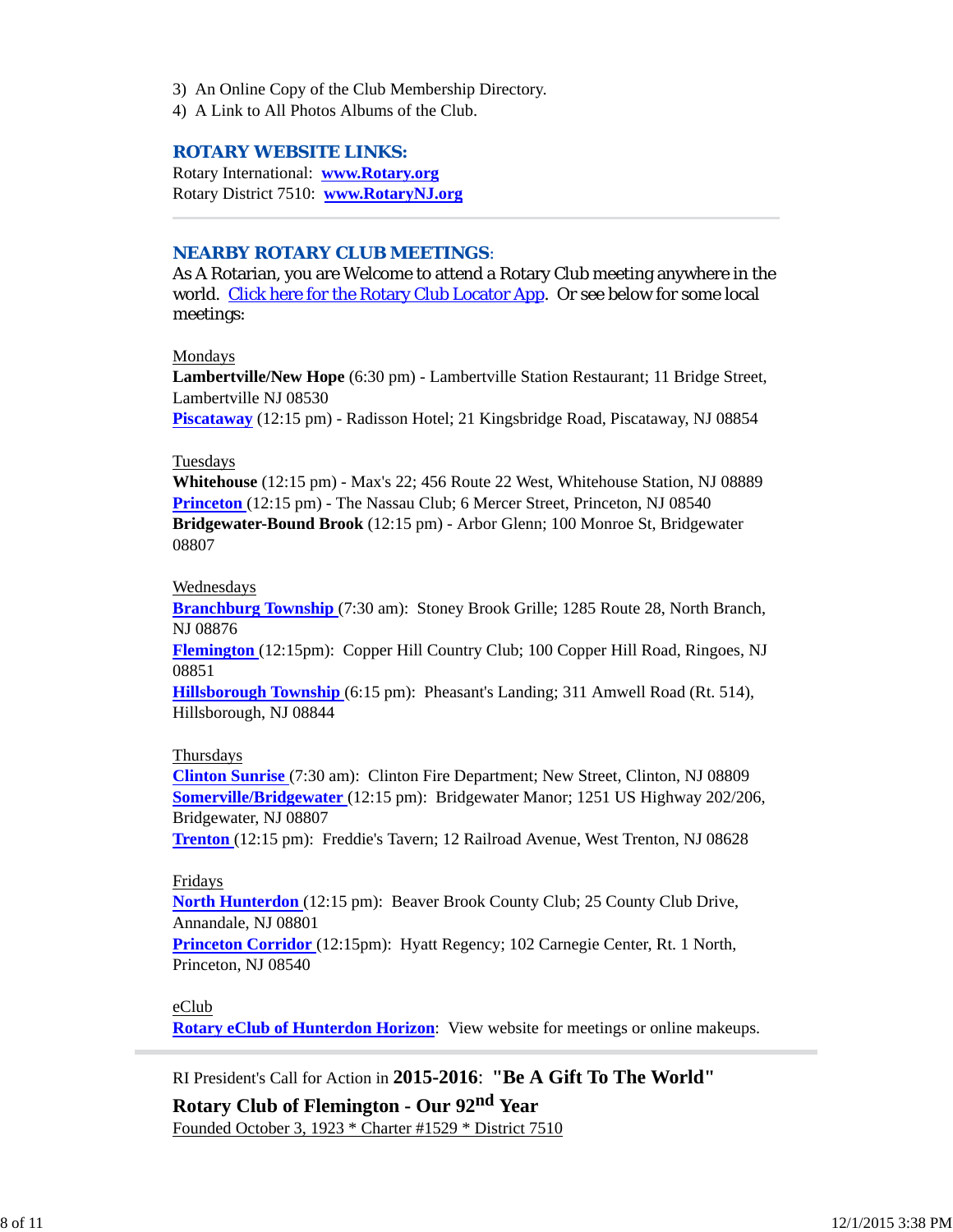| <b>Club President</b>                    | <b>Mick Schaible</b>                         |
|------------------------------------------|----------------------------------------------|
| President-Elect                          | D.J. Wright                                  |
| Secretary                                | <b>Chris Steffner</b>                        |
| Treasurer, General                       | <b>Bob Newland</b>                           |
| Treasurer, Lunch                         | <b>Lynn Hyman</b> (immediate Past-President) |
| <b>Board Member</b>                      | <b>Chris Kamnitsis</b>                       |
| <b>Board Member</b>                      | <b>Joe Ziegler</b>                           |
| Sergeant-at-Arms                         | <b>Jim Davidson</b>                          |
| R.I. President                           | K.R. "Ravi" Ravindran (Sri Lanka)            |
| District Governor (DG)                   | Hal Daume (Berkeley Heights, NJ)             |
| District Governor Elect (DGE)            | <b>Charles Minton</b> (Union, NJ)            |
| District Governor Nomimee (DGN)          | <b>Bob Zeglarski</b> (Roselle-Rosselle Park) |
| <b>Assistant District Governor (ADG)</b> | <b>Albert Varga</b> (Lambertville-New Hope)  |

Club Meetings: **Wednesday, 12:15 pm, Copper Hill Country Club** 100 Copper Hill Road, Ringoes 08551





Be a gift to the world

**MISSION STATEMENT:** The mission of Rotary International is to assist and guide Rotarians and Rotary clubs to accomplish the Object of Rotary to ensure Rotary's continuing relevance and to help build a better world, emphasizing service activities by individuals and groups that enhance the quality of life and human dignity, encouraging high ethical standards, and creating greater understanding among all people to advance the search for peace in the world.

**THE OBJECT OF ROTARY:** The object of Rotary is to encourage and foster the ideal of service as a basis of worthy enterprise and, in particular, to encourage and foster: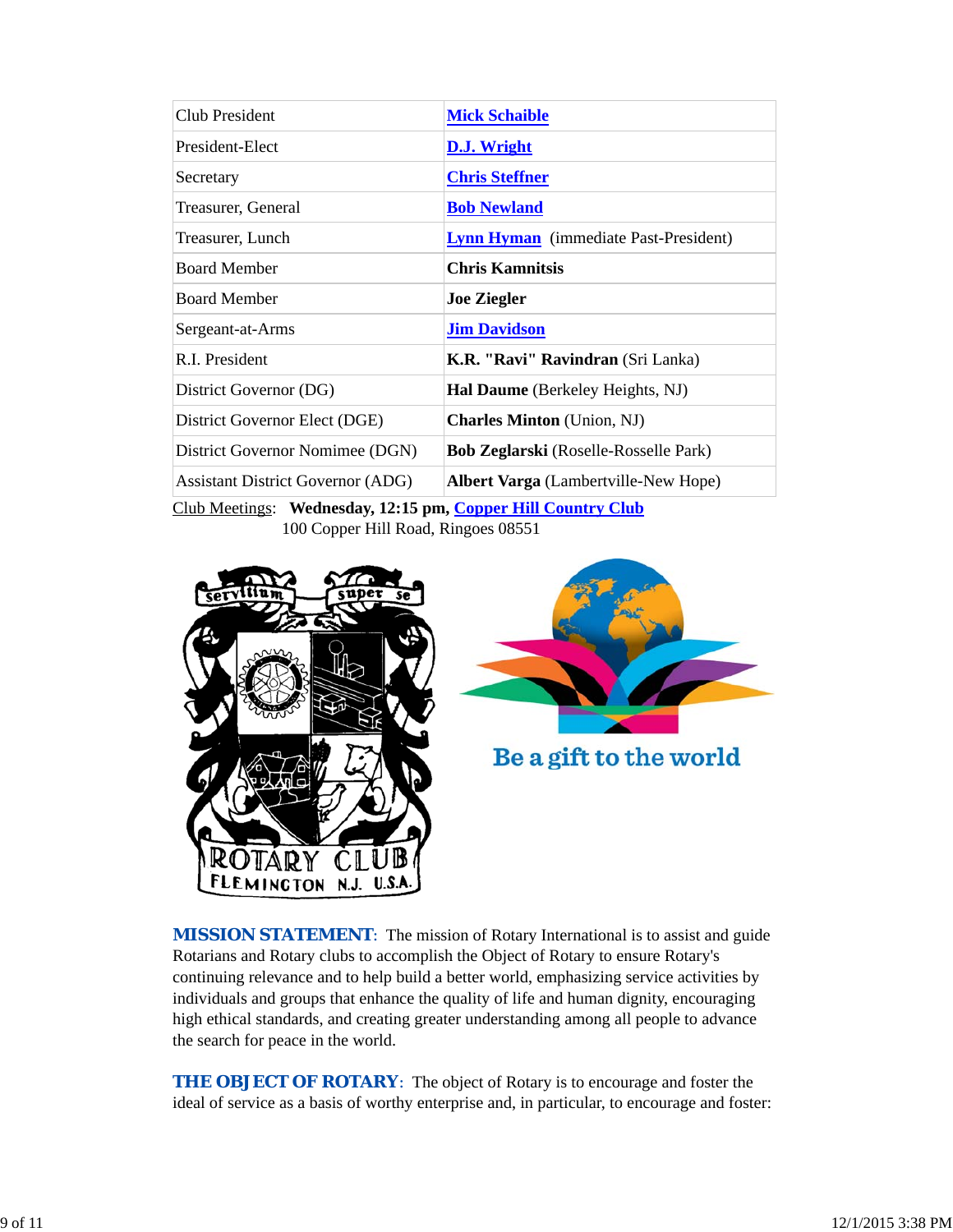**1st**: The development of acquaintance as an opportunity for service;

**2nd**: High ethical standards in business and professions, the recognition of the worthiness of all useful occupations, and the dignifying of each Rotarian's occupation as an opportunity to serve society;

**3rd**: The application of the ideal of service in each Rotarian's personal, business and community life;

**4th**: The advancement of international understanding, goodwill, and peace through a world fellowship of business and professional persons united in the ideal of service.

### **THE 4-WAY TEST:** "Of the things we think, say or do:

**1st**: Is it the Truth?

2<sup>nd</sup>: Is it Fair to all concerned?

**3rd**: Will it build goodwill and better friendships?

**4th**: Will it be beneficial to all concerned?"

#### *ROTARY's AVENUE'S OF SERVICE*:

**1)** Through **Club Service**, we have fun, build lasting friendships, and make sure that our club runs well.

**2)** Through **Vocational Service**, we volunteer our professional skills to serve others and promote integrity in everything we do.

**3)** Through **Community Service**, we address local needs and work with our community to bring lasting improvements.

**4)** Through **International Service**, we meet humanitarian needs around the globe and promote world understanding and peace.

**5)** Through **Youth Service**, we work with young people to help them become the next generation of leaders, visionaries, and peacemakers.

### **2015-2016 CLUB MEMBER ROSTER Rotary Club of Flemington, NJ** Current Number of Members: 42

| <b>Rotarian</b>                   | <b>Member Since</b> | <b>Classification</b>           |
|-----------------------------------|---------------------|---------------------------------|
| Black, Bruce B.                   | 2007                | <b>Health and Fitness</b>       |
| Bohler, Herbert C. (Herb)         | 1977                | <b>Specialty Advertising</b>    |
| <b>Campbell, Jennifer</b>         | 2015                | <b>General Practice</b>         |
| Chittenden, Robert L. (Bob)       | 2003                | M.E.F.P. Consulting Engineering |
| Clark, Arthur L. (Sandy)          | 1987                | Printing                        |
| Davidson, James G. (Jim)          | 2002                | <b>Rubber Products</b>          |
| Erskine, John                     | 2014                | Youth Development               |
| Ferrari, Frederick J. (Fred)      | 1964                | Orthodontia                     |
| Fisher, Charles H. (Charlie)      | 1961                | <b>Funeral Services</b>         |
| Fisher, Thomas H. (Tom)           | 2012                | Property & Casualty Insurance   |
| <b>Harkness, David W. (Dave)</b>  | 2015                | <b>Hospital Affairs</b>         |
| Harrison, Jeffrey (Jeff)          | 1996                | Psychotherapy                   |
| Hyman, Lynn                       | 2010                | Retail Banking                  |
| Kamnitsis, Christopher P. (Chris) | 2001                | <b>Financial Planning</b>       |
| Kavanagh, Michele                 | 2013                | <b>Community Banking</b>        |